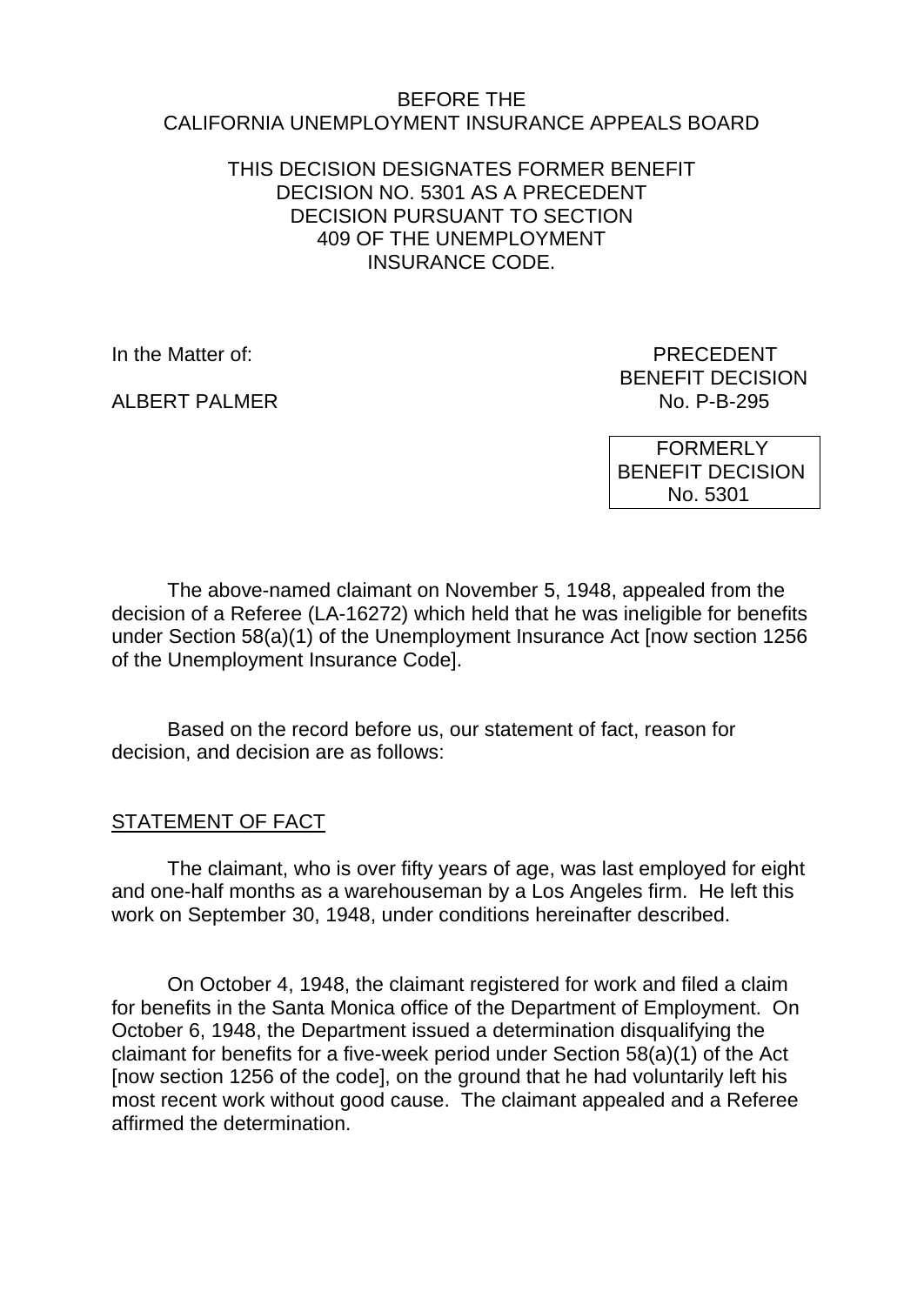When the claimant accepted work with his last employer as a warehouseman, he was required to perform duties in one of three warehouses. These duties dealt with about ten percent of the employer's warehouse activities. As business declined, the employer in a move to save costs, combined all of his warehouse activities into one large plant. The claimant who had previously been required to lift and stack not over 300 cases of asphalt and tile weighing from 65 to 80 pounds during a ten-day period was now required to handle 1,000 cases. Previously he had had part-time help from another employee when shipments arrived, but this employee had been laid off. All of the work had to be done by hand since there was no machinery to help with the stacking of the cases of tile and asphalt. Believing he was unable to handle the heavier work, the claimant requested part-time assistance which the employer refused. The claimant did not consider himself able to continue the heavy assignment and resigned.

On October 14, 1948, the superintendent at the claimant's last place of employment wrote to the Department as follows:

"At the time Albert Palmer put in his resignation he asked me if it was possible to re-engage the driver that had been laid off. I took it up with the main boss and it was vetoed as the firm has to take up their belts and to save money. When Palmer worked here, two drivers were employed. He had help to stack the tile, and so forth. Also eight and a half months ago we only had one third the capacity as we had three warehouses. The past seven weeks we have consolidated all material in one warehouse. In view of Palmer's age (over fifty), I feel he was justified in leaving said work when he was told no extra help would be forthcoming. We parted with no ill-feeling."

### REASON FOR DECISION

It is undisputed that the claimant voluntarily left his work within the meaning of Section 58(a)(1) of the Unemployment Insurance Act [now section 1256 of the code] and the issue is whether he did so with good cause.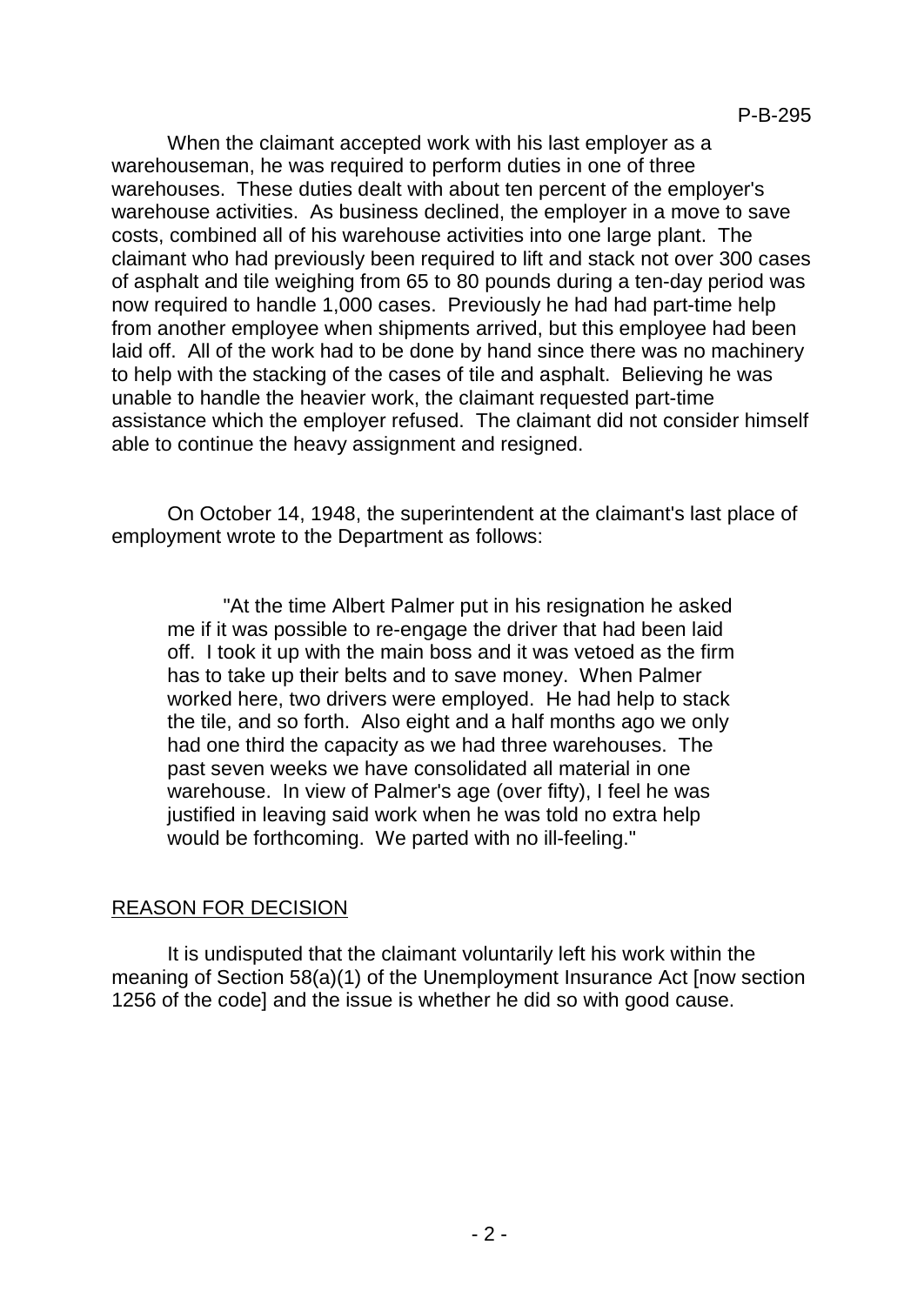The claimant herein was initially employed to perform duties which were one-third as heavy as he was required to do for the seven weeks period prior to leaving. Recognizing his physical inability to continue performing such heavy work over a period of time without possible jeopardy to his health, he requested part-time help. His employer refused this request, not because he failed to appreciate the claimant's need for help, but because he was retrenching his costs and could not afford this needed assistance. In fact, the superintendent agreed that considering the claimant's age and the refusal of his request for assistance, he had good cause for resigning. In view of these facts and circumstances, we hold that the claimant voluntarily left his work with good cause under Section 58(a)(1) of the Act [now section 1256 of the code] and therefore is not subject to disqualification.

## DECISION

The decision of the Referee is reversed. Benefits are allowed provided the claimant is otherwise eligible.

Sacramento, California, February 24, 1949.

## CALIFORNIA UNEMPLOYMENT INSURANCE APPEALS BOARD

MICHAEL B. KUNZ, Chairman

GLENN V. WALLS

PETER E. MITCHELL